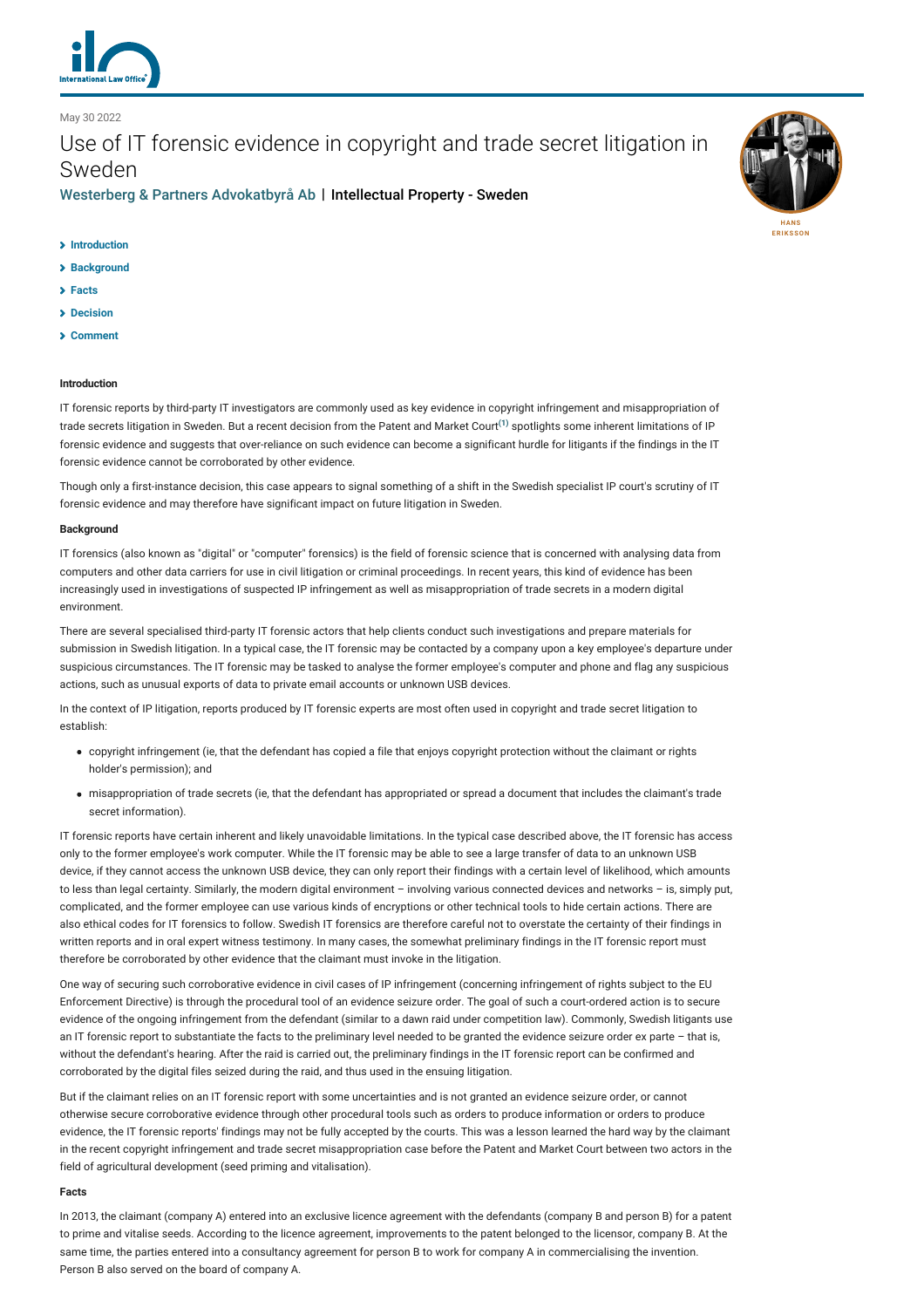In 2015, company B terminated the exclusive patent licence agreement and subsequently left company A's board. Company A was forced to stop commercialising the invention. Around this time, person B copied a large number of documents, test results and other materials to unknown USB devices and forwarded some sensitive information to a personal email address.

Company A had a leading expert IT forensic firm carry out a detailed investigation. The investigation was presented in several IT forensic reports, detailing different parts of the alleged copyright infringement and misappropriation of trade secrets.

### **Record number of evidence seizure orders**

In what must be a Swedish record, the claimant sought ex parte evidence seizure orders against the defendant no less than four times in this case. The order was denied on various grounds (ie, not sufficient security for costs posed or not sufficient evidence invoked) the first three times, but the court granted a limited order on the fourth try.

For unknown reasons, the still-secret order allowing the evidence seizure to be carried out by the enforcement agency was not executed in time. After a few weeks, the Patent and Market Court sent the order to the defendant, likely believing that the evidence seizure had by now been executed, even though this was not the case. Even though the order had been issued ex parte, the defendant thus got the opportunity to file an appeal before the seizure had been conducted. On appeal, the Patent and Market Court of Appeal dismissed the order. Back at the first-instance court for a final decision on the merits, the order was dismissed on the grounds that the defendant had attested as true the file copying that the claimant had alleged and that thus an evidence seizure was not necessary and proportional, something that the claimant turned out to regret.

Following these procedural motions, the claimant sued the defendant for copyright infringement and trade secret misappropriation, seeking permanent injunctions on penalty of a significant fine and about €14 million in damages from the defendants. The claimant relied heavily on the IT forensic evidence to establish the facts of the case.

# <span id="page-1-0"></span>**Decision**

The Patent and Market Court dismissed the claimant's action in its entirety and ordered it to pay the defendants' full litigation costs of more than €800,000.

The Court found that the relationship between company A, company B and person B had been governed by the patent licence agreement and the consultancy agreement, and that the parties, which had legal representation, had entered into these contracts freely. The Court interpreted these agreements to mean that both the know-how and results of the parties' joint work commercialising company B's and person B's patent through company A, and the resulting improvements to the patented invention, belonged to company B. The Court also found that person B had an important and broad role within company A as a board member and thus had not only functioned as a hired consultant.

On the merits of the alleged copyright infringement claim, the Court – quite surprisingly – found that even though the defendant had attested as true the file copying alleged by the claimant at the preliminary stage when the evidence seizure orders were being litigated, and even though the timing and contents of this copying was, in the Court's view, suspect and raised several questions about person B's loyalty to company A, the evidence was not enough to establish which files had been copied and thus the copyright infringement claim could not be granted. It seems that the Court was frustrated with the way in which the claimant had prosecuted the litigation, since it had not availed itself of the opportunity to seek the production of evidence needed to corroborate the information in the IT forensic report.

In short, the Court found it factually proven that the defendant had copied several file directories to an unknown USB device, but that it had not been shown which files had been included in said directories. It does not appear from the decision that the defendant disputed the copying or argued that the directories had only been partially copied.

The Court did find it factually proven that the defendant had copied certain schematics and technical drawings that enjoyed copyright protection to an unknown USB device. The claimant was able to show that company A had a company policy against using outside data storage, which this copying would blatantly violate. But the Court – again, quite surprisingly – found that person B had such an important and broad role in company A, as the driving force of the business as well as a board member, that the IT policy would not apply to her work. While the Court recognised the copying as suspect, it held that it had been necessitated by person B's work for company A and thus did not constitute copyright infringement.

On the merits of the alleged misappropriation of trade secrets claim, the Court found that the schematics and technical drawings did include trade secrets belonging to company A. Since the Court had found that the claimant had not substantiated the copying of the other materials in the case in the form of file directories – again, even though person B's copying of these directories had been attested as true by the defendant in the early stages of the proceedings – these directories were not further adjudicated by the Court. The Court reached the same conclusion here as on the merits of the copyright infringement claim – namely, that even though the copying of these schematics and drawings was suspect, it had been necessitated by person B's work for company A and thus did not constitute misappropriation of trade secrets either.

## <span id="page-1-1"></span>**Comment**

This case showcases the limits of IT forensic evidence and the risks involved in relying too heavily on such evidence in IP litigation in Sweden. IT forensic evidence is, by its nature, somewhat preliminary, which IT forensic experts themselves are careful to point out. When such evidence is relied on to substantiate important facts of the case, the IT forensic report and expert witness testimony should, to the furthest extent possible, be corroborated by other written or in-person evidence. This is most easily accomplished if an evidence seizure order is sought and granted, but even if this is not the case (and not for lack of trying in this case), a claimant can use several other procedural tools in order to secure the needed additional documents.

All in all, it seems fair to say that the claimant faced a stiff-necked court in this instance. The case involved several interesting questions, such as the relevance of person B's earlier acceptance that the file copying had been carried out as described by the claimant during the early stages of the case and the finding that person B would not be bound by the IT policy forbidding the use of external USB devices because of person B's important role in the company – an argument can be made that the more important the role, the more important following the IT policy becomes. It will be interesting to see whether the case is appealed.

For further information on this topic please contact [Hans Eriksson](https://www.internationallawoffice.com/Directory/Advokatfirman-Lindahl/Stockholm/Hans-Eriksson) at Westerberg & Partners Advokatbyrå Ab by telephone (+46 8 5784 03 00) or email [\(hans.eriksson@westerberg.com\)](mailto:hans.eriksson@westerberg.com?subject=ILO%20article). The Westerberg & Partners Advokatbyrå Ab website can be accessed at [www.westerberg.com](https://www.westerberg.com/).